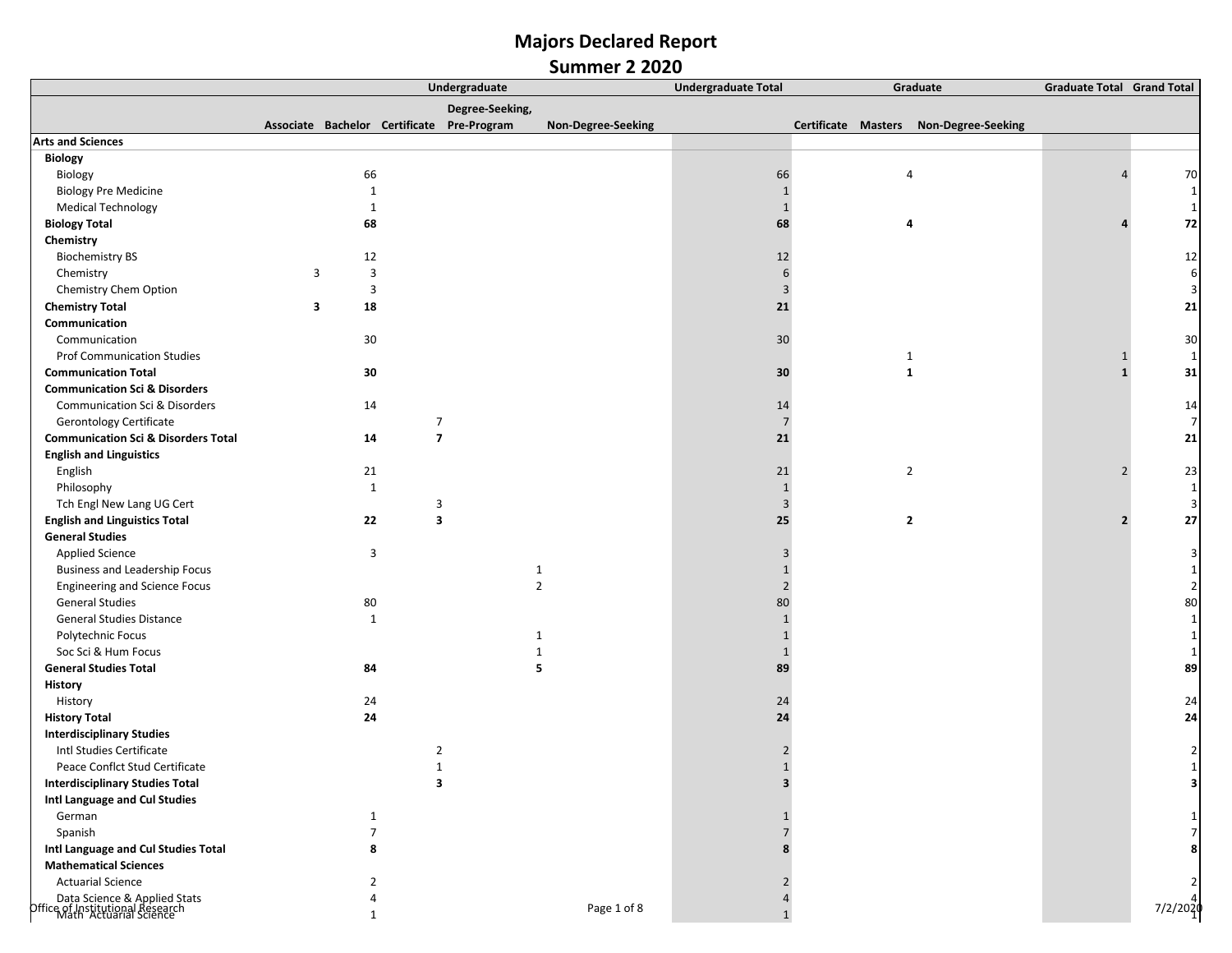|                                         |   |     |                                | Undergraduate   |                    | <b>Undergraduate Total</b> |                            |    | Graduate           | <b>Graduate Total Grand Total</b> |                |
|-----------------------------------------|---|-----|--------------------------------|-----------------|--------------------|----------------------------|----------------------------|----|--------------------|-----------------------------------|----------------|
|                                         |   |     |                                | Degree-Seeking, |                    |                            |                            |    |                    |                                   |                |
|                                         |   |     | Associate Bachelor Certificate | Pre-Program     | Non-Degree-Seeking |                            | <b>Certificate Masters</b> |    | Non-Degree-Seeking |                                   |                |
| Math App Stat Grad Certificate          |   |     |                                |                 |                    |                            |                            |    |                    |                                   | 1 <sup>1</sup> |
| Mathematics                             |   | 16  |                                |                 |                    | 16                         |                            | q  |                    |                                   | 25             |
| <b>Mathematics Teaching Nondegree</b>   |   |     |                                |                 |                    |                            |                            |    |                    |                                   | $\vert$        |
| <b>Mathematical Sciences Total</b>      |   | 23  |                                |                 |                    | 23                         | 1                          | 9  |                    | 13                                | 36             |
| <b>Physics</b>                          |   |     |                                |                 |                    |                            |                            |    |                    |                                   |                |
| Physics                                 |   |     |                                |                 |                    |                            |                            |    |                    |                                   |                |
| <b>Physics Total</b>                    |   |     |                                |                 |                    |                            |                            |    |                    |                                   |                |
| <b>Political Science</b>                |   |     |                                |                 |                    |                            |                            |    |                    |                                   |                |
| Economics                               |   |     |                                |                 |                    |                            |                            |    |                    |                                   |                |
| <b>Political Science</b>                |   | 15  |                                |                 |                    |                            |                            |    |                    |                                   | 15             |
| Women's Studies                         |   |     |                                |                 |                    |                            |                            |    |                    |                                   | 4              |
| <b>Political Science Total</b>          |   | 24  |                                |                 |                    | 24                         |                            |    |                    |                                   | 24             |
| Psychology                              |   |     |                                |                 |                    |                            |                            |    |                    |                                   |                |
| Psychology                              |   | 61  |                                |                 |                    | 61                         |                            |    |                    |                                   | 61             |
| <b>Psychology Total</b>                 |   | 61  |                                |                 |                    | 61                         |                            |    |                    |                                   | 61             |
| <b>Sociology and Anthropology</b>       |   |     |                                |                 |                    |                            |                            |    |                    |                                   |                |
| Anthropology                            |   |     |                                |                 |                    |                            |                            |    |                    |                                   |                |
| Sociology                               |   |     |                                |                 |                    |                            |                            |    |                    |                                   |                |
| <b>Sociology and Anthropology Total</b> |   | 11  |                                |                 |                    |                            |                            |    |                    |                                   | 11             |
| <b>Women's Studies</b>                  |   |     |                                |                 |                    |                            |                            |    |                    |                                   |                |
| Women's Studies                         |   |     |                                |                 |                    |                            |                            |    |                    |                                   |                |
| <b>Women's Studies Total</b>            |   |     |                                |                 |                    |                            |                            |    |                    |                                   |                |
| <b>Arts and Sciences Total</b>          | 3 | 392 | 13                             |                 | 5                  | 413                        | 1                          | 16 |                    | 20<br>3                           | 433            |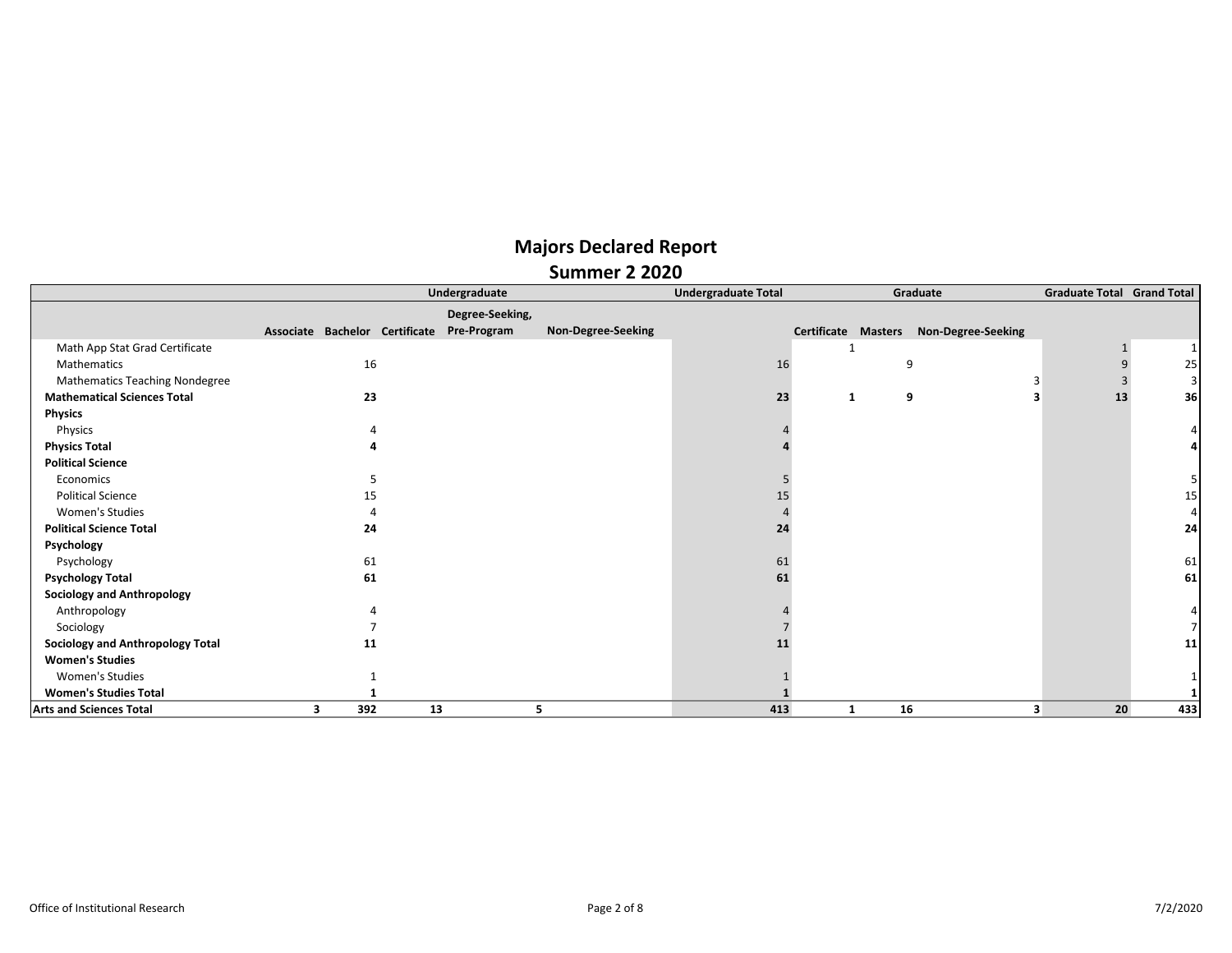|                                       |                                            |          | Undergraduate   |                    | <b>Undergraduate Total</b> | Graduate                                  | <b>Graduate Total Grand Total</b> |     |
|---------------------------------------|--------------------------------------------|----------|-----------------|--------------------|----------------------------|-------------------------------------------|-----------------------------------|-----|
|                                       |                                            |          | Degree-Seeking, |                    |                            |                                           |                                   |     |
|                                       | Associate Bachelor Certificate Pre-Program |          |                 | Non-Degree-Seeking |                            | Non-Degree-Seeking<br>Certificate Masters |                                   |     |
| <b>Business</b>                       |                                            |          |                 |                    |                            |                                           |                                   |     |
| <b>Accounting</b>                     |                                            |          |                 |                    |                            |                                           |                                   |     |
| Accounting                            |                                            | 17       |                 | 13                 | 30                         |                                           |                                   | 30  |
| <b>Accounting Certificate</b>         |                                            |          | 3               |                    |                            |                                           |                                   |     |
| <b>Bank Management Certificate</b>    |                                            |          |                 |                    |                            |                                           |                                   |     |
| <b>Accounting Total</b>               |                                            | 17       |                 | 13                 | 37                         |                                           |                                   | 37  |
| <b>Business Administration</b>        |                                            |          |                 |                    |                            |                                           |                                   |     |
| <b>Business General Bach</b>          |                                            |          |                 | 18                 | 18                         |                                           |                                   | 18  |
| <b>General Administration</b>         |                                            |          |                 |                    |                            | 47                                        | 47                                | 47  |
| <b>Business Administration Total</b>  |                                            |          |                 | 18                 | 18                         | 47                                        | 47                                | 65  |
| <b>Economics and Finance</b>          |                                            |          |                 |                    |                            |                                           |                                   |     |
| <b>Bus Econ Public Policy</b>         |                                            |          |                 | 8                  | 13                         |                                           |                                   | 13  |
| Finance                               |                                            | 17       |                 | 16                 | 33                         |                                           |                                   | 33  |
| <b>Financial Economics Cert</b>       |                                            |          |                 |                    |                            |                                           |                                   |     |
| Money and Banking                     |                                            |          |                 |                    |                            |                                           |                                   |     |
| <b>Economics and Finance Total</b>    |                                            | 23<br>1  |                 | 24                 |                            |                                           |                                   | 48  |
| <b>Management and Marketing</b>       |                                            |          |                 |                    |                            |                                           |                                   |     |
| Management and Administration         |                                            | 38       |                 | 29                 | 67                         |                                           |                                   | 67  |
| Marketing                             |                                            | 15       |                 | 17                 | 32                         |                                           |                                   | 32  |
| <b>Small Business Mgmt Certif</b>     |                                            |          | 5               |                    |                            |                                           |                                   |     |
| <b>Management and Marketing Total</b> |                                            | 53       | 5               | 46                 | 104                        |                                           |                                   | 104 |
| <b>Business Total</b>                 |                                            | 93<br>13 | 101             |                    | 207                        | 47                                        | 47                                | 254 |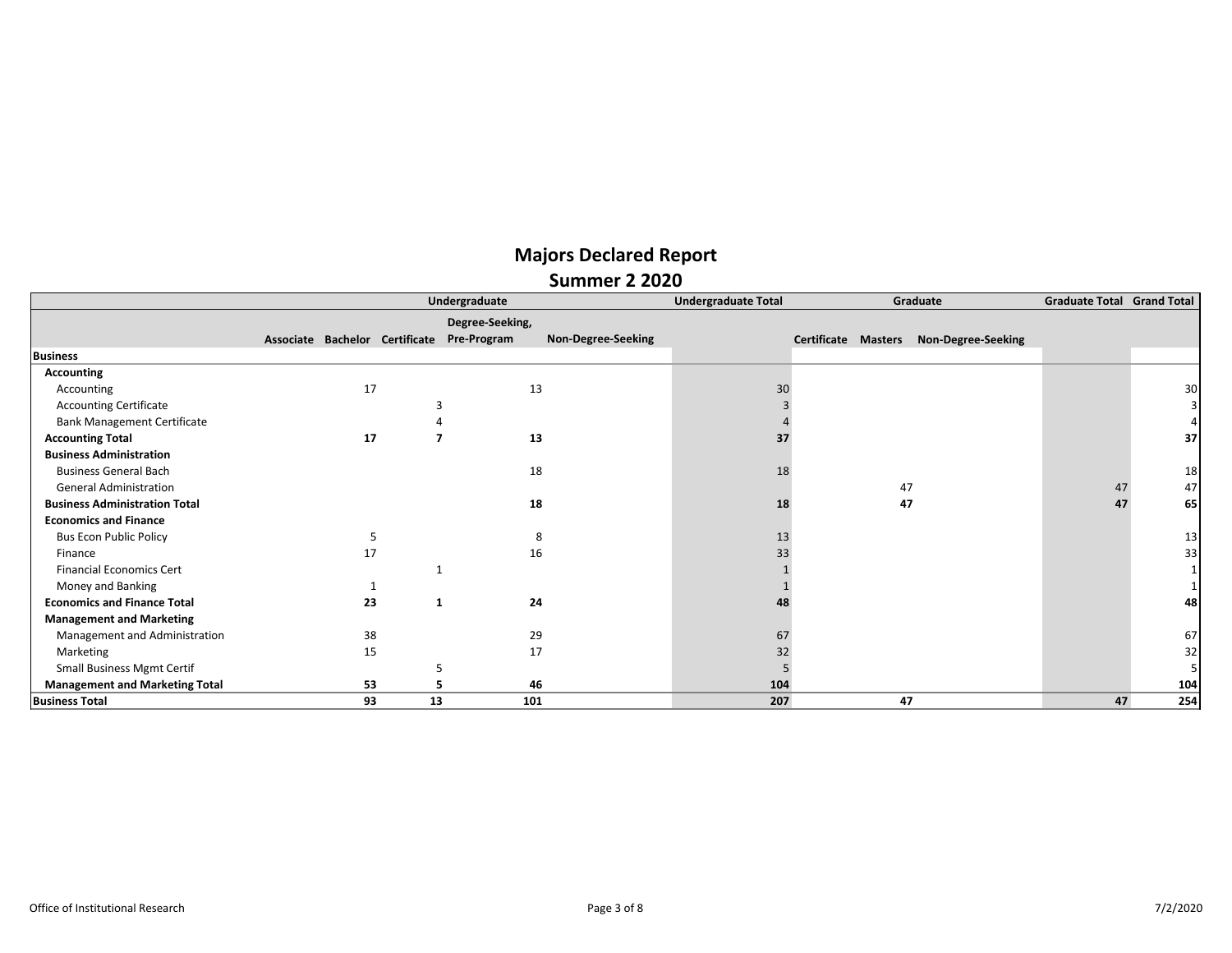|                                            |                |     | Undergraduate                              |                    | <b>Undergraduate Total</b> |                     | Graduate | <b>Graduate Total Grand Total</b> |                    |                         |
|--------------------------------------------|----------------|-----|--------------------------------------------|--------------------|----------------------------|---------------------|----------|-----------------------------------|--------------------|-------------------------|
|                                            |                |     | Degree-Seeking,                            |                    |                            |                     |          |                                   |                    |                         |
|                                            |                |     | Associate Bachelor Certificate Pre-Program | Non-Degree-Seeking |                            | Certificate Masters |          | Non-Degree-Seeking                |                    |                         |
| <b>Engineering Tech and Comp Sci</b>       |                |     |                                            |                    |                            |                     |          |                                   |                    |                         |
| Civil/Mechanical Engineering               |                |     |                                            |                    |                            |                     |          |                                   |                    |                         |
| <b>Civil Engineering</b>                   |                | 3   | 7                                          |                    | 10                         |                     |          |                                   |                    | 10                      |
| Freshman Engineering                       |                |     |                                            |                    | $\mathbf{1}$               |                     |          |                                   |                    | $1\vert$                |
| <b>Mechanical Engineering</b>              |                | 12  |                                            |                    | 21                         |                     |          |                                   |                    | $21\,$                  |
| Civil/Mechanical Engineering Total         |                | 15  | 17                                         |                    | 32                         |                     |          |                                   |                    | 32                      |
| <b>Computer Science</b>                    |                |     |                                            |                    |                            |                     |          |                                   |                    |                         |
| <b>Computer Science</b>                    |                | 41  |                                            |                    | 41                         |                     |          |                                   |                    | 41                      |
| <b>Information Systems</b>                 | 1              | 8   |                                            |                    | 9                          |                     |          |                                   |                    | $\overline{9}$          |
| <b>Computer Science Total</b>              | $\mathbf{1}$   | 49  |                                            |                    | 50                         |                     |          |                                   |                    | 50                      |
| <b>Electrical/Computer Engr</b>            |                |     |                                            |                    |                            |                     |          |                                   |                    |                         |
| <b>Computer Engineering</b>                |                | 8   | 2                                          |                    | 10                         |                     |          |                                   |                    | 10                      |
| <b>Electrical Engineering</b>              |                | 13  |                                            |                    | 18                         |                     |          |                                   |                    | 18                      |
| Engineering                                |                |     |                                            |                    |                            |                     |          | $\overline{2}$                    |                    | $\overline{2}$          |
| <b>Electrical/Computer Engr Total</b>      |                | 21  | $\overline{ }$                             |                    | 28                         |                     |          | $\overline{2}$                    |                    | 30 <sub>1</sub>         |
| <b>Organizational Leadership</b>           |                |     |                                            |                    |                            |                     |          |                                   |                    |                         |
| Org Leadership Spvn Non Degree             |                |     |                                            |                    |                            |                     |          | -1                                |                    | $1\vert$                |
| Org Leadership Supervision                 |                | 20  |                                            |                    | 20                         |                     | 14       |                                   | 14                 | 34                      |
| Organizational Leadership                  |                | 35  |                                            |                    | 39                         |                     |          |                                   |                    | 39                      |
| <b>Organizational Leadership Total</b>     | Δ              | 55  |                                            |                    | 59                         |                     | 14       |                                   | 15<br>1            | 74                      |
| <b>School of Polytechnic</b>               |                |     |                                            |                    |                            |                     |          |                                   |                    |                         |
| <b>Computer Engineering Tech</b>           |                |     |                                            |                    |                            |                     |          |                                   |                    |                         |
| <b>Construction Engineering Tech</b>       |                |     |                                            |                    |                            |                     |          |                                   |                    | 7 <sup>1</sup>          |
| <b>Electrical Engineering Tech</b>         | $\overline{2}$ |     |                                            |                    |                            |                     |          |                                   |                    | $\overline{\mathbf{5}}$ |
| Industrial Engineering Tech                |                |     |                                            |                    |                            |                     |          |                                   |                    | $\overline{7}$          |
| <b>Information Technology</b>              |                | 12  |                                            |                    | 12                         |                     |          |                                   |                    | 12                      |
| Mechanical Engineering Tech                | 4              | 43  |                                            |                    | 47                         |                     |          |                                   |                    | 47                      |
| Technology                                 |                |     |                                            |                    |                            |                     |          |                                   |                    | $1\vert$                |
| <b>School of Polytechnic Total</b>         | 6              | 73  |                                            |                    | 79                         |                     |          |                                   |                    | 80                      |
| <b>Engineering Tech and Comp Sci Total</b> | 11             | 213 | 24                                         |                    | 248                        |                     | 17       |                                   | 18<br>$\mathbf{1}$ | 266                     |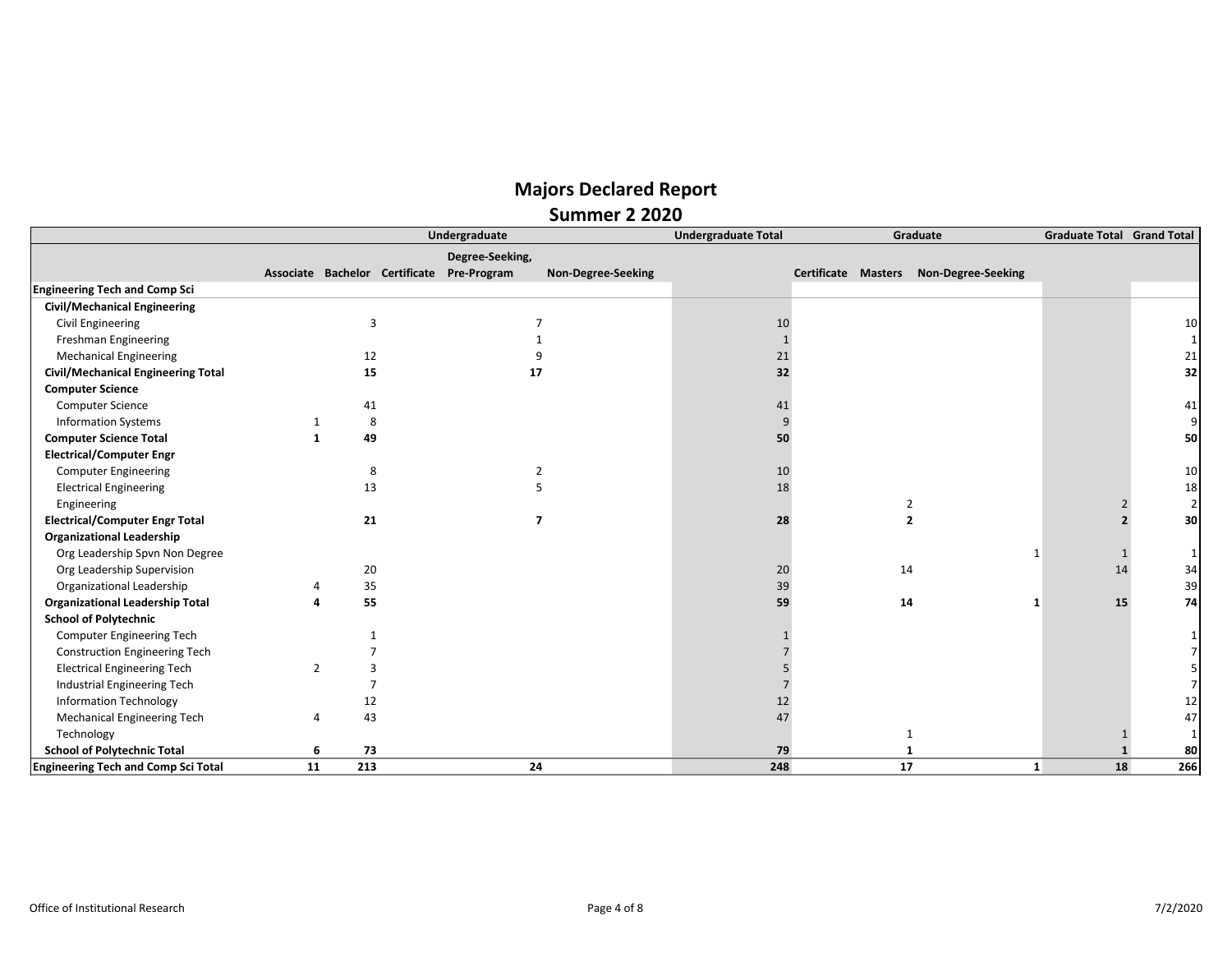|                                        |  | Undergraduate                              |                    | <b>Undergraduate Total</b> | Graduate                   |  |                    | <b>Graduate Total Grand Total</b> |  |
|----------------------------------------|--|--------------------------------------------|--------------------|----------------------------|----------------------------|--|--------------------|-----------------------------------|--|
|                                        |  | Degree-Seeking,                            |                    |                            |                            |  |                    |                                   |  |
|                                        |  | Associate Bachelor Certificate Pre-Program | Non-Degree-Seeking |                            | <b>Certificate Masters</b> |  | Non-Degree-Seeking |                                   |  |
| <b>Health and Human Services</b>       |  |                                            |                    |                            |                            |  |                    |                                   |  |
| <b>Nursing</b>                         |  |                                            |                    |                            |                            |  |                    |                                   |  |
| Nursing                                |  |                                            |                    |                            |                            |  |                    |                                   |  |
| <b>Nursing Total</b>                   |  |                                            |                    |                            |                            |  |                    |                                   |  |
| <b>Health and Human Services Total</b> |  |                                            |                    |                            |                            |  |                    |                                   |  |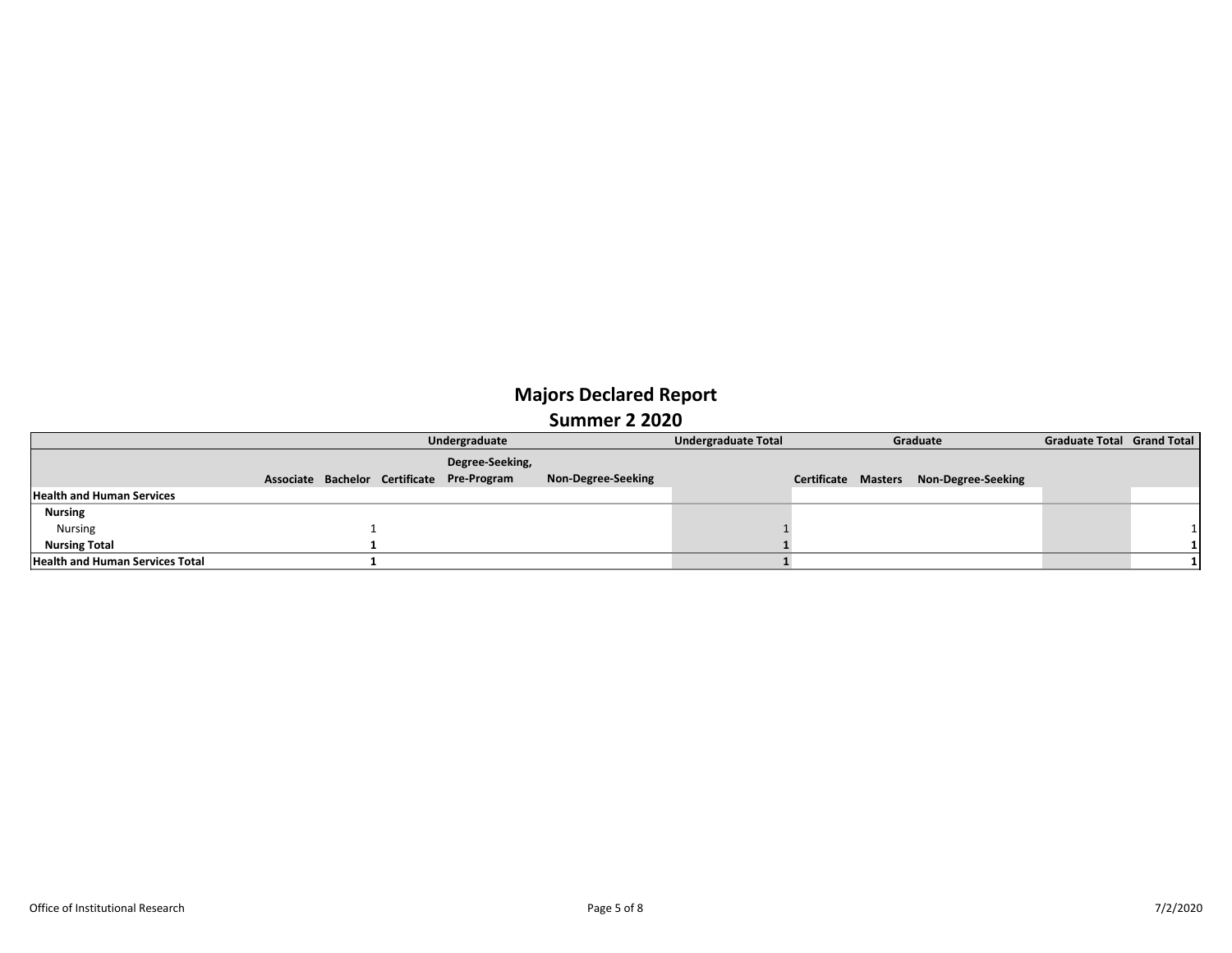|                                           |                | Undergraduate                              |                    |                | <b>Undergraduate Total</b> |                     | Graduate | <b>Graduate Total Grand Total</b> |    |                |
|-------------------------------------------|----------------|--------------------------------------------|--------------------|----------------|----------------------------|---------------------|----------|-----------------------------------|----|----------------|
|                                           |                | Degree-Seeking,                            |                    |                |                            |                     |          |                                   |    |                |
|                                           |                | Associate Bachelor Certificate Pre-Program | Non-Degree-Seeking |                |                            | Certificate Masters |          | <b>Non-Degree-Seeking</b>         |    |                |
| <b>Professional Studies</b>               |                |                                            |                    |                |                            |                     |          |                                   |    |                |
| <b>Hospitality and Tourism Mgmt</b>       |                |                                            |                    |                |                            |                     |          |                                   |    |                |
| <b>Hospitality Management</b>             |                |                                            |                    |                |                            |                     |          |                                   |    |                |
| <b>Hospitality and Tourism Mgmt Total</b> |                |                                            |                    |                |                            |                     |          |                                   |    |                |
| <b>Human Services</b>                     |                |                                            |                    |                |                            |                     |          |                                   |    |                |
| <b>Human Services</b>                     | 26             |                                            | 11                 |                | 38                         |                     |          |                                   |    | 38             |
| <b>Human Services Total</b>               | 26             |                                            | 11                 | -1             | 38                         |                     |          |                                   |    | 38             |
| <b>Public Policy</b>                      |                |                                            |                    |                |                            |                     |          |                                   |    |                |
| <b>Criminal Justice</b>                   | З              |                                            |                    |                |                            |                     |          |                                   |    |                |
| <b>Health Services Admin</b>              |                |                                            |                    |                |                            |                     |          |                                   |    |                |
| Legal Studies                             |                |                                            |                    |                |                            |                     |          |                                   |    |                |
| <b>Public Affairs</b>                     | 23             |                                            |                    |                | 23                         |                     |          |                                   |    | 23             |
| <b>Public Policy Total</b>                | 30             |                                            |                    |                | 30                         |                     |          |                                   |    | 30             |
| <b>School of Education</b>                |                |                                            |                    |                |                            |                     |          |                                   |    |                |
| Counseling                                |                |                                            |                    |                |                            |                     | 68       |                                   | 68 | 68             |
| <b>Counseling Nondegree</b>               |                |                                            |                    |                |                            |                     |          |                                   |    | 3              |
| Early Childhood Education                 | 15             |                                            |                    |                | 15                         |                     |          |                                   |    | 15             |
| Earth Space Science Education             | $\overline{2}$ |                                            |                    |                |                            |                     |          |                                   |    | $\overline{2}$ |
| <b>Educational Leadership</b>             |                |                                            |                    |                |                            |                     | 23       |                                   | 23 | 23             |
| <b>Elem Ed Education Policy</b>           |                |                                            |                    |                |                            |                     |          |                                   |    | $\overline{2}$ |
| <b>Elementary Education</b>               | 55             |                                            |                    |                | 55                         |                     |          |                                   |    | 55             |
| <b>English Education</b>                  | $\overline{2}$ |                                            |                    |                |                            |                     |          |                                   |    | 2              |
| Middle School Education                   | 12             |                                            |                    |                | 12                         |                     |          |                                   |    | 12             |
| Sec Ed Education Policy                   |                |                                            |                    |                |                            |                     |          |                                   |    |                |
| Secondary Education                       | 23             |                                            |                    |                | 24                         |                     |          |                                   |    | 25             |
| <b>Social Studies Education</b>           | 6              |                                            |                    |                | 6                          |                     |          |                                   |    | 6              |
| <b>School of Education Total</b>          | 118            |                                            |                    | -1             | 119                        |                     | 92       | з                                 | 95 | 214            |
| <b>Professional Studies Total</b>         | 181            |                                            | 11                 | $\overline{2}$ | 194                        |                     | 92       | 3                                 | 95 | 289            |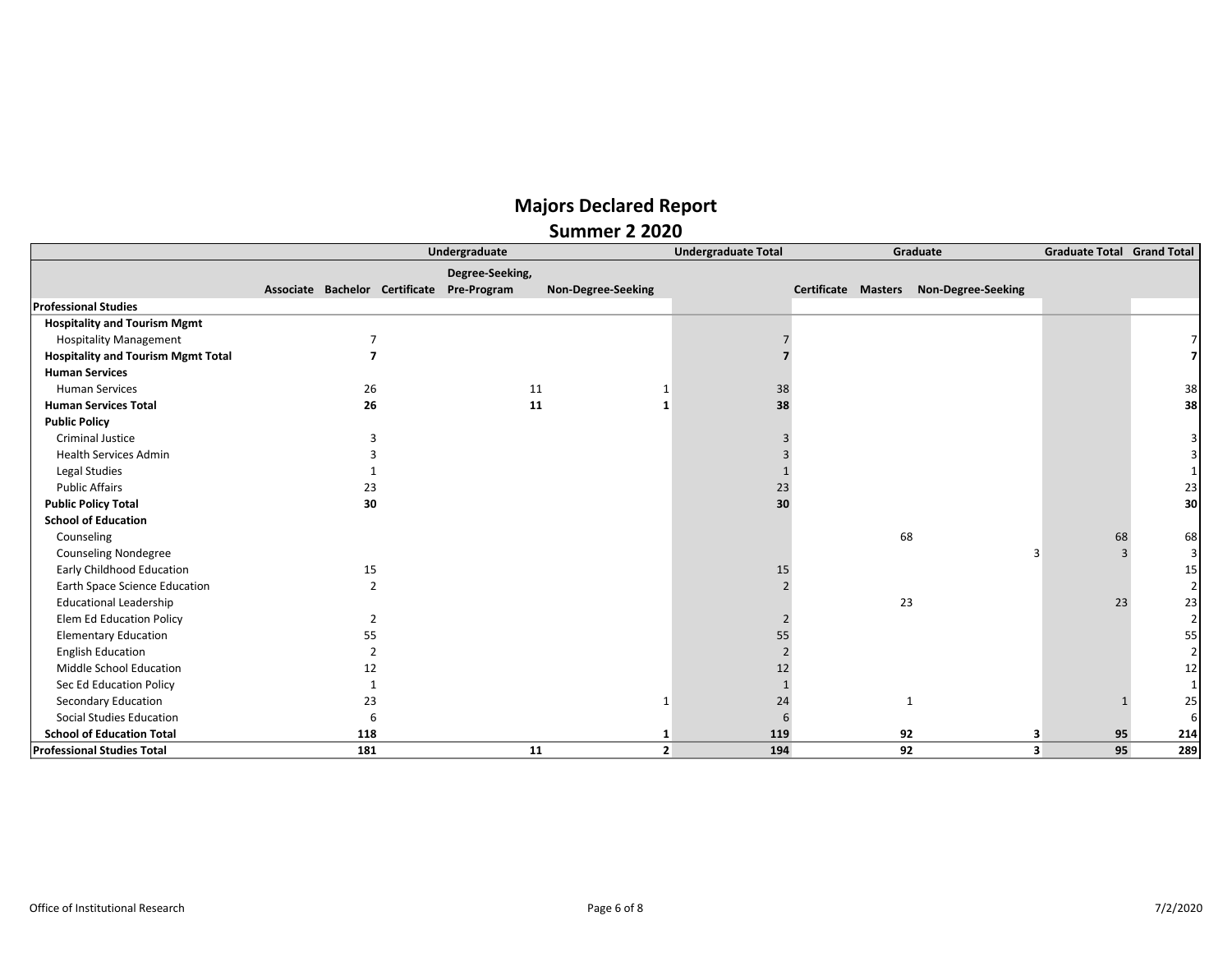|                                                | Undergraduate |  |                                |                 |                    | <b>Undergraduate Total</b> |                     | Graduate | <b>Graduate Total Grand Total</b> |  |    |
|------------------------------------------------|---------------|--|--------------------------------|-----------------|--------------------|----------------------------|---------------------|----------|-----------------------------------|--|----|
|                                                |               |  |                                | Degree-Seeking, |                    |                            |                     |          |                                   |  |    |
|                                                |               |  | Associate Bachelor Certificate | Pre-Program     | Non-Degree-Seeking |                            | Certificate Masters |          | Non-Degree-Seeking                |  |    |
| <b>Unit of Affiliated Programs</b>             |               |  |                                |                 |                    |                            |                     |          |                                   |  |    |
| <b>Collegiate Connection</b>                   |               |  |                                |                 |                    |                            |                     |          |                                   |  |    |
| High School Student Non Degree                 |               |  |                                |                 |                    |                            |                     |          |                                   |  |    |
| <b>Collegiate Connection Total</b>             |               |  |                                |                 |                    |                            |                     |          |                                   |  |    |
| <b>Student Success &amp; Transitions</b>       |               |  |                                |                 |                    |                            |                     |          |                                   |  |    |
| Business and Leadership Pathwy                 |               |  |                                |                 |                    |                            |                     |          |                                   |  |    |
| Engineering and Sci Pathway                    |               |  |                                |                 |                    |                            |                     |          |                                   |  |    |
| Non Degree No Option                           |               |  |                                |                 | 46                 | 46                         |                     |          |                                   |  | 46 |
| <b>Post Baccalaureate Transitionl</b>          |               |  |                                |                 |                    |                            |                     |          |                                   |  |    |
| Soc Sci and Humanities Pathway                 |               |  |                                |                 |                    |                            |                     |          |                                   |  |    |
| <b>Visiting Regional Campus Trans</b>          |               |  |                                |                 | 12                 |                            |                     |          |                                   |  | 12 |
| Visual and Perform Arts Pathwy                 |               |  |                                |                 |                    |                            |                     |          |                                   |  |    |
| <b>Student Success &amp; Transitions Total</b> |               |  |                                |                 | 65                 | 72                         |                     |          |                                   |  | 72 |
| Unit of Affiliated Programs Total              |               |  |                                |                 | 72                 | 79                         |                     |          |                                   |  | 79 |